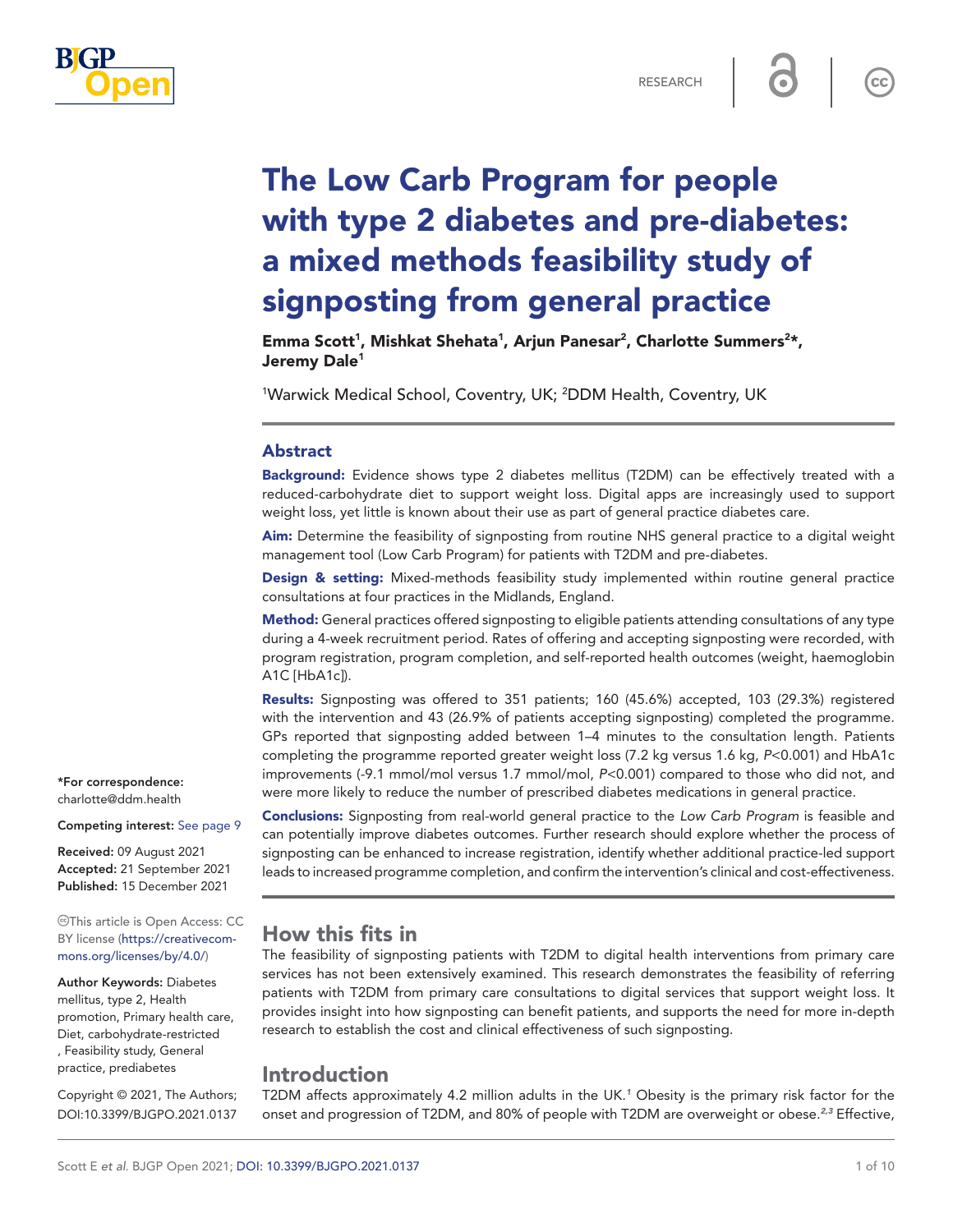accessible, and scalable weight management approaches that can be delivered as part of routine primary care are urgently needed.

Obesity is an important risk factor. Losing weight provides significant health benefits and losing excess body weight contributes to reduction in the risk of T2DM, heart disease, and sleep apnoea.*[4,5](#page-8-3)*

The benefits of a low-carbohydrate diet (<130g carbohydrate per day) in weight management are increasingly recognised. Recent meta-analyses comparing low-carbohydrate and low-fat diets found a significantly greater reduction in body weight for the low-carbohydrate group.*[3,6](#page-8-4)* A recent systematic review and meta-analysis of research evaluating low-carbohydrate diets (<130g/day or <26% of a 2000 kcal/day diet) and very low-carbohydrate diets (<10% calories from carbohydrates) for at least 12-weeks in adults with T2DM reported moderate-to-low certainty evidence that patients adhering to a low-carbohydrate diet for 6 months may experience T2DM remission without adverse consequences.*[7–9](#page-8-5)*

Integrating digital technology into primary care has the potential to increase care access, improve patient outcomes, and reduce costs. Smartphone apps may augment the reach of health services through remote self-management and behavioural change.*[10](#page-8-6)* The challenge is how to facilitate signposting patients to these digital health tools in a time-efficient manner that does not increase the burden on already stretched primary care services. Scalable access to the resources that educate and support patients with pre-diabetes and T2DM to make long-term dietary changes are needed. Digital weight management interventions are available, but adoption and engagement varies.*[11–15](#page-8-7)*

## **Objective**

The study's aim was to determine the feasibility of signposting patients with T2DM and pre-diabetes during routine NHS general practice consultations to the '*Low Carb Program',* a digital weight management app.

Specific objectives included determining healthcare professionals' (HCPs') willingness to opportunistically signpost patients; acceptance of signposting and app registration rates; intervention uptake and participant retention; and exploring experiences of intervention use with surveys and interviews.

| Week           | <b>Topic</b>                                                | Objective                                                                                                                                                                                                                                                           |
|----------------|-------------------------------------------------------------|---------------------------------------------------------------------------------------------------------------------------------------------------------------------------------------------------------------------------------------------------------------------|
| 1              | Welcome to the type 2<br>diabetes / pre-diabetes<br>program | Safety notes and alerts to medications that require healthcare<br>professional teams' assistance<br>Benefits of a reduced carbohydrate diet for people with type 2<br>diabetes<br>Benefits of a reduced carbohydrate diet for people with pre-diabetes<br>$\bullet$ |
| $\overline{2}$ | Type 2 diabetes and diet                                    | Factors that affect blood glucose levels<br>٠<br>Encouragement to engage with their healthcare providers                                                                                                                                                            |
| 3              | Controlling portion sizes                                   | Introducing visual methods for interpreting portion size<br>$\bullet$                                                                                                                                                                                               |
| 4              | Real versus processed foods                                 | Identifying and eliminating refined and processed food<br>$\bullet$                                                                                                                                                                                                 |
| 5              | Healthy and unhealthy fats                                  | Discussion of fat types and making appropriate choices depending<br>on goals                                                                                                                                                                                        |
| 6              | Vegetables                                                  | Demonstrating the carbohydrate content of vegetables and cooking<br>methods                                                                                                                                                                                         |
| 7              | Fruit                                                       | Reviewing the amount of sugar and starch in fruit and vegetables                                                                                                                                                                                                    |
| 8              | Snacks and desserts                                         | Examining low-carb snack, dessert, and drink options                                                                                                                                                                                                                |
| 9              | Drinks                                                      | Tips on alcohol and eating out options                                                                                                                                                                                                                              |
| 10             | Eating out and takeaways                                    | Managing eating on the go and when travelling<br>Making healthier takeaway and food choices                                                                                                                                                                         |
| 11             | Practical ways to eat less<br>carbohydrates                 | Practical tips for reducing carbohydrate intake further<br>Safety information - highlighting medications that require healthcare<br>professional team assistance                                                                                                    |
| 12             | Timing your meal                                            | Introducing the principles of reducing the eating window using the<br>16:8 model                                                                                                                                                                                    |

<span id="page-1-0"></span>Table 1 'Low Carb Program' syllabus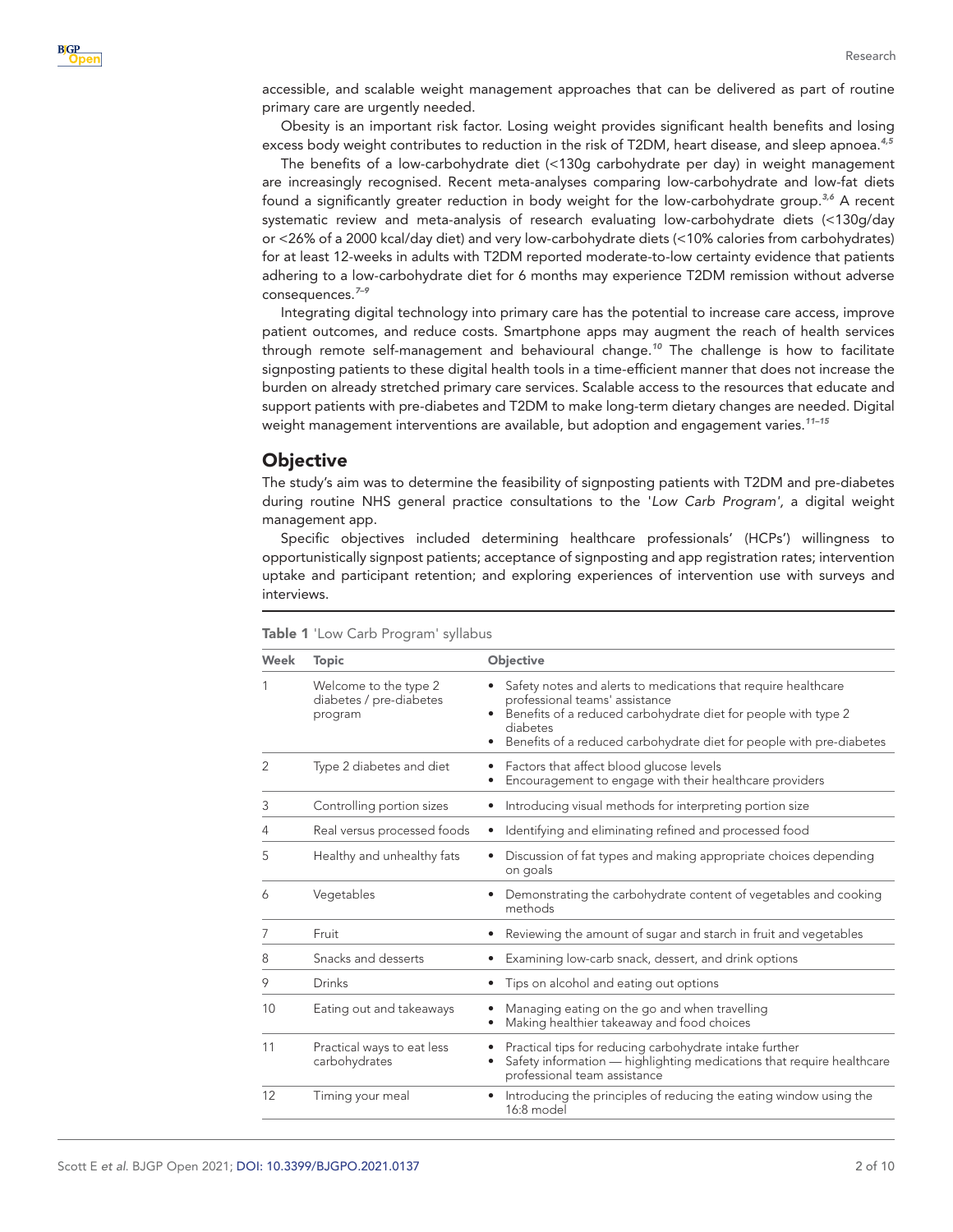#### Intervention

The '*Low Carb Program'* is an NHS-approved app that supports people with T2DM and pre-diabetes to make dietary and lifestyle changes to achieve weight loss. It provides evidence-based structured education and goal-focused behaviour change coaching to support weight loss through adoption of a low-carbohydrate diet (130g carbohydrate per day).*[16](#page-8-8)* Modules unlock weekly over 12-weeks, delivered using videos, ranging from 3–12 minutes, and written content (see *[Table 1](#page-1-0)* for syllabus). Participants make behavioural changes based on goals at the end of each module. The app engages the Social Ecological Model of Health*[17–20](#page-8-9)* and solution-focused coaching, placing the focus on a person's present and future circumstances and goals. Patients are supported with self-monitoring tools (HbA1c, weight, food diary); and recipes recommended by artificial intelligence to match patients' dietary preferences and based on liked recipes, foods logged in their food diary, and recipes liked by other members who share similar demographics.

## Method

#### Study design, practice participation, and participant recruitment

This study was a mixed methods feasibility study with the intervention implemented within routine general practice consultations.

Four general practices were recruited, aiming for diversity in setting and size. Practice staff, including GPs, nurses, and healthcare assistants (HCAs), received: a 10-minute slide presentation about the intervention; a booklet explaining the low-carbohydrate approach and what app use involves; referral cards to enable free patient access; a brief signposting statement to use with eligible patients (Appendix 1); and a deprescribing protocol.*[21](#page-8-10)* (Appendix 2).

Each practice was asked to implement its own approach to incorporate signposting into the consultation, utilising a signposting statement that drew upon Prospect Theory*[22](#page-9-0)* and the '*Ask*' domain of motivational interviewing*[23](#page-9-1)* to give a gain-framed message that highlighted the intervention's positive benefits,*[24](#page-9-2)* and incorporated GP endorsement to encourage uptake.*[25](#page-9-3)*

An electronic pop-up was installed on the practices' patient management system to trigger a signposting prompt when eligible patients presented. It offered various response options: accepted signposting, declined, inappropriate to offer.

Patients aged ≥18 years, with a confirmed diagnosis of T2DM or pre-diabetes and a body mass index ≥25 kg/m<sup>2</sup>, who presented for any reason during the recruitment window were eligible for signposting if the consulting HCP felt it appropriate. Patients who accepted signposting were given a referral card to gain free access to the intervention. Participant information sheets and digital consent forms were presented on a study-specific '*Low Carb Program'* webpage. A 4-week recruitment period was anticipated as sufficient to allow at least 300 patients to be offered signposting.

Practice staff (GPs, nurses, and HCAs) delivering care to patients with T2DM and pre-diabetes on a regular basis at the participating practices were invited to use the signposting resources.

## Data collection

Participating practices provided information on T2DM and pre-diabetes rates and pop-up prompt responses using population report searches, including age, sex, and ethnicity of all participants offered signposting. The 43 ethnic identities for patients with a diagnosis of T2DM were collapsed into five overarching ethnic groups for analysis: White, Asian, Black, Mixed, or unknown/missing. Data were anonymised and non-identifiable.

Self-reported patient registration (age, sex, height, ethnicity, diabetes type, and duration), module completion, and health data were extracted from the intervention. Patients reported their weight, HbA1c, and diabetes medications at baseline and regular 3-monthly intervals.

Behavioural change interventions rarely achieve 100% adherence.*[26](#page-9-4)* Participants completing ≥75% (≥9/12) modules were classified as intervention completers. Participants completing between 2 and 8 modules classified partial completers, and those completing ≤1 modules as non-completers. Retention at 3 and 6 months was defined as providing self-monitoring data at these time points.

Participants registered with the intervention were invited to complete a survey (13 closed questions and three open-text questions) about their experience of the signposting and using the app, 3 and 6 months post-registration.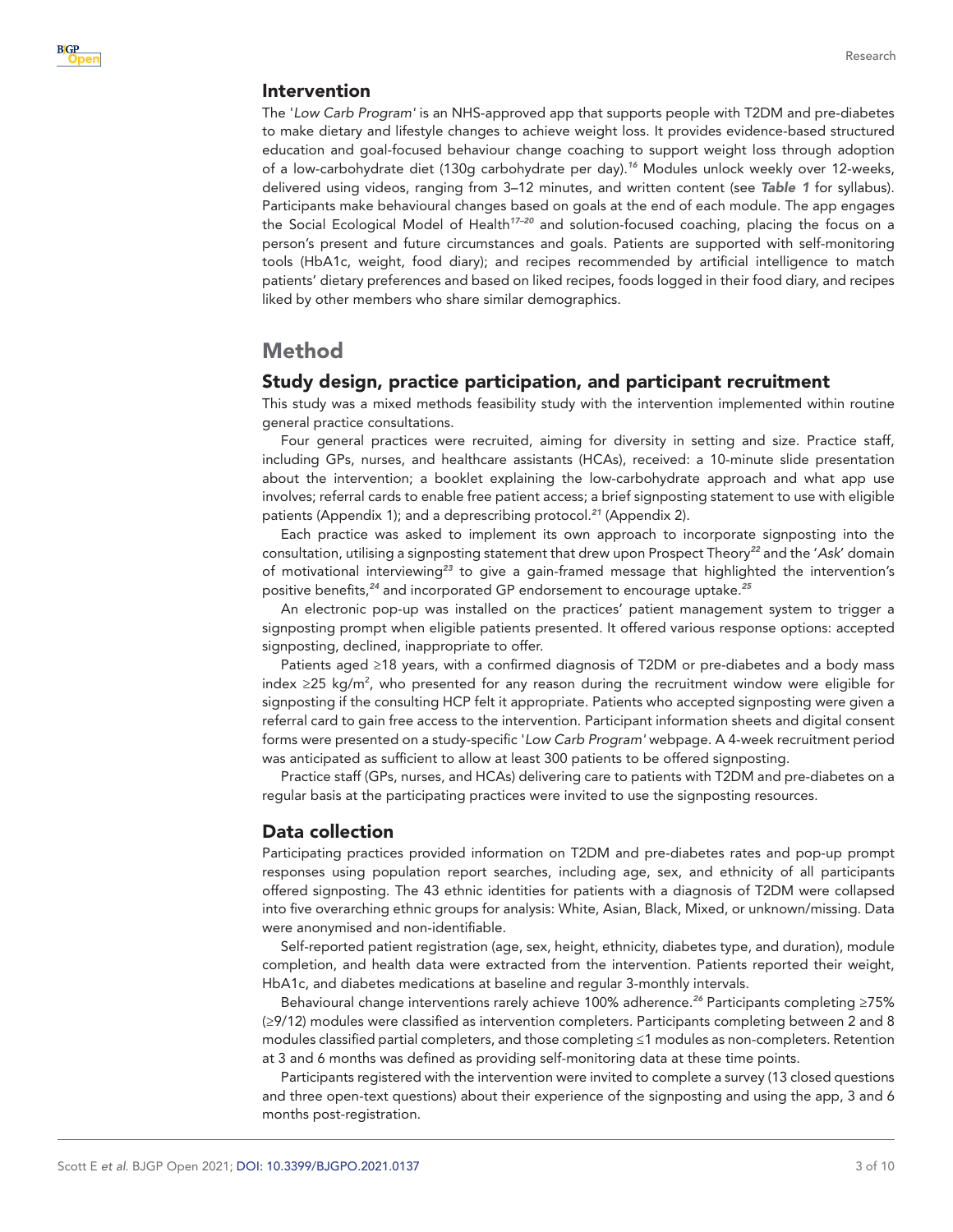



<span id="page-3-0"></span>Figure 1 Flow of patients through the study

Practice staff participated in either a one-on-one interview or focus group.

## Data analysis

Quantitative analysis was undertaken using SPSS (version 26). Comparison of patient demographics at different stages of participation was undertaken using 2 and Student *t-*tests. Exploratory outcomes assessments were undertaken using Student *t-*tests, Pearson Correlation Coefficients, and analyses of variance (ANOVAs). Interviews and focus groups were audio-recorded and transcribed verbatim prior to analysis. Framework Analysis*[27](#page-9-5)* of the data was undertaken using a framework developed from the interview questions.

# Results

## Recruitment and retention

Participating practices covered a total population of 65 118, ranging in size from 8200 to 26 500 patients, in urban, suburban, and rural communities. Mean T2DM incidence rate across the practices

<span id="page-3-1"></span>

|  |  | Table 2 Signposting acceptance rates by practice |  |  |
|--|--|--------------------------------------------------|--|--|
|  |  |                                                  |  |  |

|                                                    | <b>Practice A</b>       | <b>Practice B</b> | <b>Practice C</b> | <b>Practice D</b>   | Total       |
|----------------------------------------------------|-------------------------|-------------------|-------------------|---------------------|-------------|
| Eligible patients during 4 week recruitment period | 141                     | 585               | 63                | 177                 | 966         |
| Offered signposting                                | 60 (42.6%)              | 190 (32.5%)       | 63 (100%)         | 38 (21.5%)          | 351 (36.3%) |
| Accepted signposting                               | 39 (65.0%) <sup>a</sup> | 89 (46.8%)        | 24 (38.1%)        | $8(21.1\%)^{\rm b}$ | 160 (45.6%) |

Significant difference in acceptance rate by practice (χ<sup>2</sup>=19.9; P<0.001). <sup>a</sup>Higher than expected. <sup>b</sup>Lower than expected.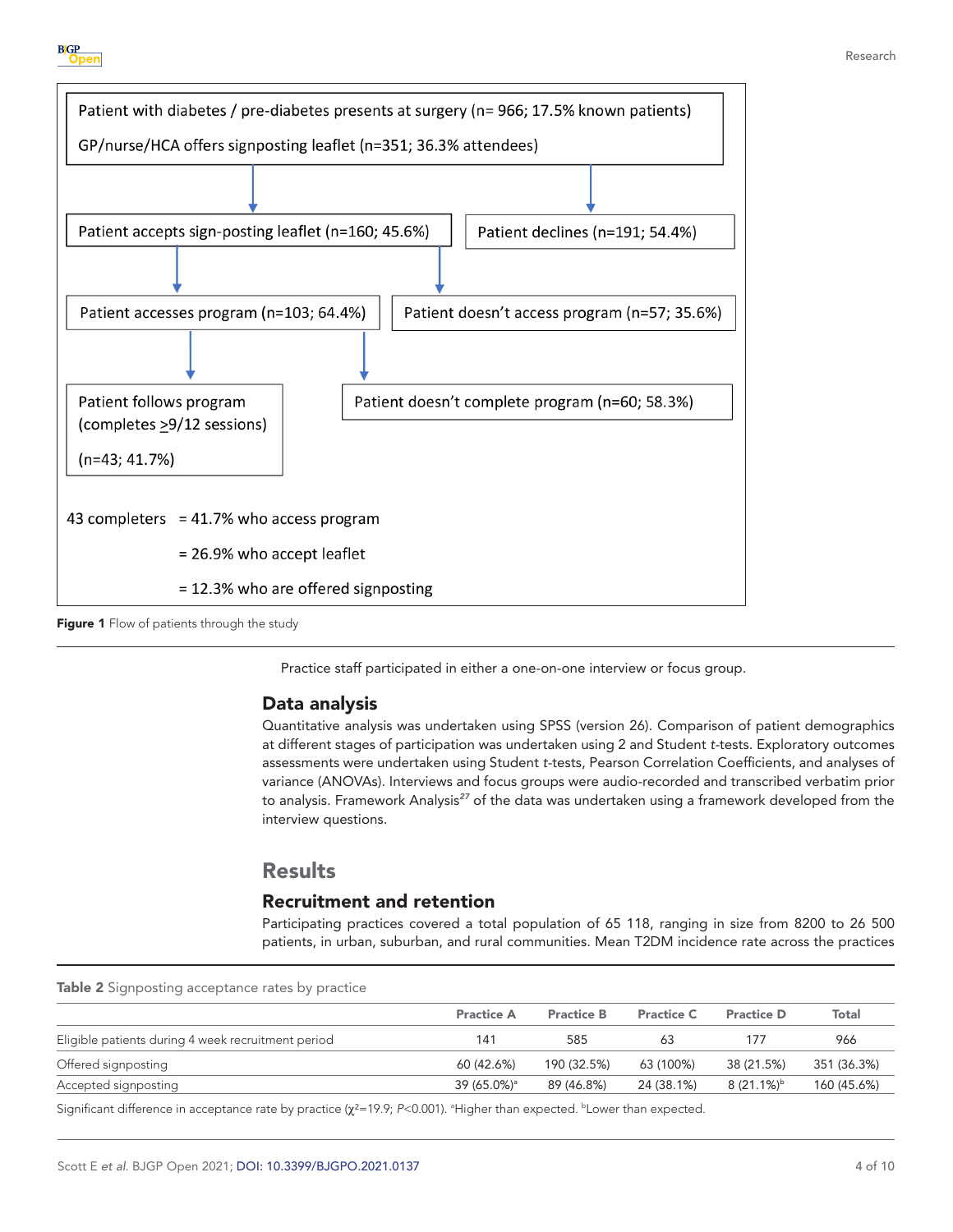#### <span id="page-4-0"></span>Table 3 Patient demographics

|                       | <b>Offered signposting</b> | Accepted                     | <b>Declined</b>              | <b>Registered with LCP</b> |  |
|-----------------------|----------------------------|------------------------------|------------------------------|----------------------------|--|
| Mean age, years (±SD) | $63.6 \pm 12.8$            | $59.9 \pm 12.3$ <sup>a</sup> | $66.6 \pm 12.4$ <sup>a</sup> | $57.5 \pm 12.9$            |  |
| Sex (male)            | 53.3%                      | 55.6%                        | 51.3%                        | 46.6%                      |  |
| Ethnicity:            |                            |                              |                              |                            |  |
| White                 | 106                        | 40                           | 66                           | 75 <sup>b</sup>            |  |
| Black                 | 41                         | 28 <sup>a</sup>              | 13                           | 9                          |  |
| Asian                 | 32                         | 14                           | 18                           | 19 <sup>b</sup>            |  |
| Mixed                 | 83                         | 16                           | 67 <sup>a</sup>              | 0                          |  |
| Unknown <sup>c</sup>  | 14                         | 7                            | $\overline{7}$               | 0                          |  |
| Missing               | 75                         |                              | 20                           | 0                          |  |
| Diagnosis:            |                            |                              |                              |                            |  |
| T <sub>2</sub> DM     |                            |                              |                              | 86 (83.5%)                 |  |
| Pre-diabetes          |                            |                              |                              | 11 (10.7%)                 |  |
| Not stated            |                            |                              |                              | 6(5.8%)                    |  |
| Time since diagnosis: |                            |                              |                              |                            |  |
| $<$ 5 years           |                            |                              |                              | 40 (38.8%)                 |  |
| 5-10 years            |                            |                              |                              | 36 (35.0%)                 |  |
| $11-15$ years         |                            |                              |                              | 10 (9.7%)                  |  |
| 16-20 years           |                            |                              |                              | 11 (10.7%)                 |  |
| >20 years             |                            |                              |                              | 6(5.8%)                    |  |

LCP = Low Carb Program.

a Significant difference between those who accepted and declined the signposting offer (*P*<0.05).

b Number registering appears greater than number accepting, likely due to participants with unknown or missing data in practice self-reporting ethnicity during the registration process.

c Coded as unknown on patient management system in practice.

was 4.7% (range 2.2%, 7.2% of the practice list) and for pre-diabetes 3.7% (range 1.9%, 4.9% of the practice list).

*[Figure 1](#page-3-0)* shows the patient recruitment pathway from signposting to completion of the intervention. Across the practices, 966 eligible patients presented during the 4-week recruitment window; 351 (36.3%) patients were offered signposting; of which 160 (45.6%) accepted a referral for the app (practice range 21.0–65.0%) and 103 (29.3%) registered with the intervention (*[Table 2](#page-3-1)*).

Forty-three patients (41.7% registrants; 26.9% of patients accepting signposting) completed the intervention (≥9/12 modules) and 34 (33.0% of registrants) partially completed the programme (2–8 modules).

#### Participant characteristics

There was a difference in signposting acceptance by ethnicity  $(\chi^2 = 30.64, P < 0.001)$ , with a higher acceptance rate among Black patients (*[Table 3](#page-4-0)*). After accepting signposting, White patients were more likely to register ( $\chi^2$  = 47.0, *P*<0.001).

Patients accepting signposting were younger than patients who declined (mean age 59.9±12.2 years versus 66.6±12.4 years; *t* = 5.1, *P*<0.001). Similarly, patients who registered with the programme were younger than the overall cohort  $(57.5\pm13.0$  years versus  $64.9\pm12.6$  years;  $t = 5.5$ ,  $P<0.001$ ). There was no sex difference between patients accepting and declining signposting, nor between those who registered and those who were eligible for signposting.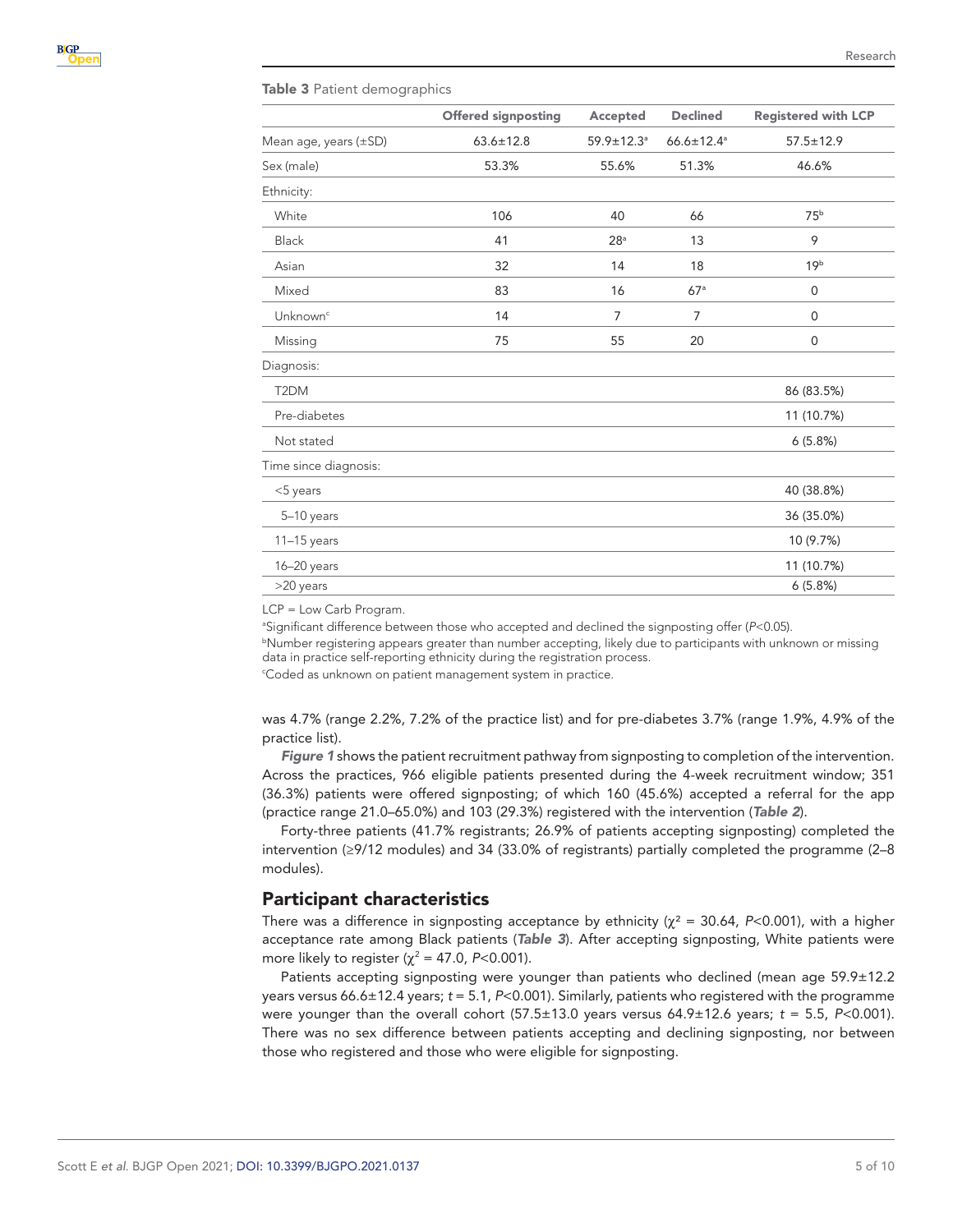<span id="page-5-0"></span>Table 4 Self-reported outcome measures, by number of *Low Carb Program* modules completed

|                                       |                  | Number of modules completed   |                         |                         |                              |                               |                               |
|---------------------------------------|------------------|-------------------------------|-------------------------|-------------------------|------------------------------|-------------------------------|-------------------------------|
|                                       | All participants | 9-12 modules<br>43 (41.7%)    |                         | 2-8 modules<br>34 (33%) |                              | 1 or no modules<br>26 (25.2%) |                               |
| N                                     | 103              |                               |                         |                         |                              |                               |                               |
|                                       | <b>Baseline</b>  | <b>Baseline</b>               | Follow up               | <b>Baseline</b>         | Follow up                    | <b>Baseline</b>               | Follow up                     |
| Mean weight, kg                       | $94.4 \pm 19.0$  | $107.3 \pm 19.2$ <sup>a</sup> | $100.1 \pm 16.8^{b,c}$  | $88.2 \pm 12.4$         | $87.3 \pm 12.3$ b,c          | $89.2 \pm 17.4$               | None of these<br>participants |
| Weight range, kg                      | 59.9-156.0       | 69-156                        | $63 - 148$              | 59.9-110.0              | 60.4-109.0                   | 64.0-142.6                    | provided follow               |
| HbA1c, mmol/mol                       | $66.1 \pm 23.4$  | $70.5 \pm 28.2$               | $61.4 \pm 24.0^{\circ}$ | $65.6 \pm 23.9$         | $63.9 \pm 23.8$ <sup>d</sup> | $60.3 \pm 10.8$               | up data for<br>comparison     |
| HbA1c range, mmol/mol                 | 42.1-149.2       | 44.3-149.2                    | $42.1 - 129.5$          | $42.1 - 140.4$          | 42.1-118.6                   | $42.1 - 82.5$                 |                               |
| Median number of<br>medications taken | $\overline{2}$   | 2                             | 1 <sup>b</sup>          | $\overline{2}$          |                              | 2                             |                               |
| Range number of<br>medications taken  | $0 - 3$          | $0 - 3$                       | $0 - 3$                 | $0 - 3$                 | $0 - 3$                      | $0 - 3$                       |                               |

<sup>a</sup>Significant difference compared to both other groups at baseline (*P<*0.05). <sup>b</sup>Significant difference within group from baseline (*P<*0.001). 'Significant difference between groups at follow up (*P*<0.001). d Significant difference within group from baseline (*P*>0.01)*.*

## Registration with the intervention

Of the 103 patients registered, 46.6% were male, mean age 57.5±12.9 years, and 72.8% White, 18.4% Asian and 8.7% black. Eighty-six (83.5%) had a diagnosis of T2DM, 11 (10.7%) had pre-diabetes, and six (5.8%) identified as obese but did not indicate diabetes diagnosis. Patient T2DM or pre-diabetes diagnosis date ranged from within the last 5 years (38.8%) to >20 years ago (5.8%; *[Table 3](#page-4-0)*). The mean baseline weight of those who registered was 96.4±19.0 kg (*[Table 4](#page-5-0)*).

Of 103 registrants, 43 (41.7%) completed the intervention (>9/12 modules), 34 (33.0%) partially completed the programme (2–8 modules), and the remaining 26 (25.2%) were non-completers.

#### Outcome data

Seventy-eight patients (75.7%) were retained and provided post-intervention follow-up data at 3-months and 60 (58.3%) at 6-months from baseline. At the most recent data collection (7.3±2.9 months from baseline), mean weight loss was 7.2±5.0 kg for completers and 1.6±1.5 kg for partial completers (*t =* 6.1, *P*<0.001).

Fifty-one patients provided follow-up HbA1c data (*[Table 4](#page-5-0)*), which was a drop from 65.2±23.4 mmol/ mol at baseline to 62.5±23.7 mmol/mol at follow-up (*t =* 5.6, *P<0*.001). Participants with a higher HbA1c tended to complete the programme, and for these individuals there was a mean reduction in HbA1c of 9.1 mmol/mol. Changes in weight and HbA1c were correlated ( $r = 0.393$ ,  $P = 0.004$ ).

At baseline, patients reported a median of two (range 0–3) prescribed medications for diabetes. Eighteen (41.8%) completers and seven (20.6%) partial completers reduced medications.

#### HCP views

Nineteen GPs, practice nurses, and HCAs participated in interviews or focus groups prior to initiating signposting. Eleven follow-up interviews were completed post-signposting.

Most were positive about signposting to the intervention using the materials provided and the potential for positive patient outcomes.

Main concerns were lack of time to opportunistically signpost within a 10-minute consultation, the need to tailor signposting to individual patients' requirements, and uncertainty about patient acceptance. Provider-specific barriers included confidence in deprescribing medication and its consequential workload.

They reported that some patients needed additional assistance with registering with the app, but most were happy to proceed independently and liked the app being accessible on-demand. HCPs who were more enthusiastic about promoting lifestyle change reported greater success at signposting patients and had higher acceptance rates. Most felt they would continue to signpost to the intervention.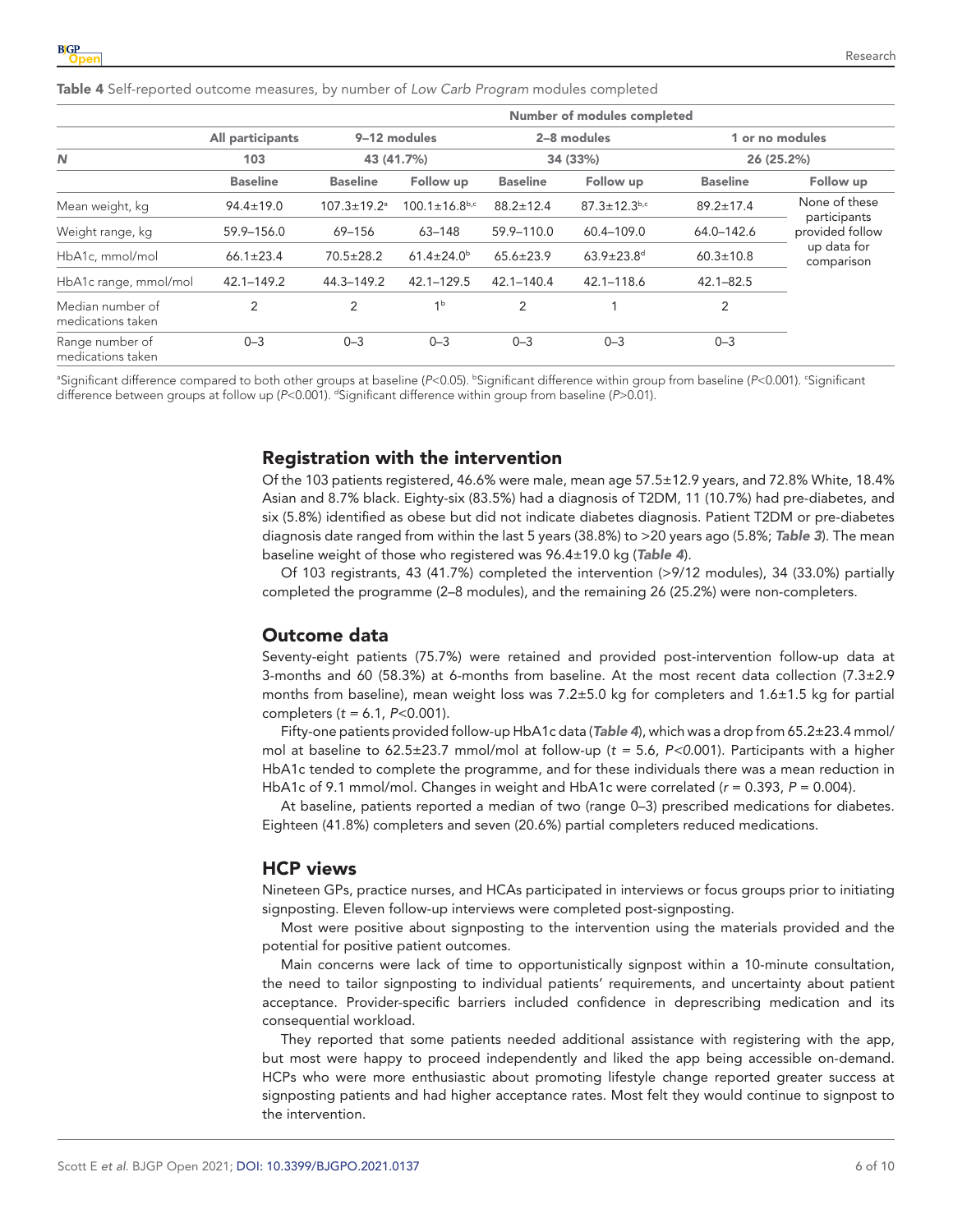

Research

The time involved in signposting varied across the practices. Two practices reported signposting added 2–4 minutes to consultations, depending on information requested by patients. One practice offered signposting in a flu clinic and found it was possible to signpost in under a minute. Medication changes, where required, were estimated as adding up to 10 minutes more. More follow-up with patients was required to adjust diabetes management following weight loss. However, the short-term increase in consultation time or frequency was expected to be outweighed by longer-term reduction in appointments as diabetes control improved.

## Patient experience

Nineteen (18.4%) patients responded to the 3- and 6-month questionnaires. Responders were broadly representative of the participants registered with the programme, although male participants were slightly overrepresented.

Most (*n* = 17, 89.5%) felt that the GP consultation was a good time to be offered the *Low Carb Program* referral card; all were pleased to have been offered signposting, and most (*n* = 18, 94.7%) found it easy to understand what the intervention entailed.

# **Discussion**

## Summary

This study demonstrates the feasibility of signposting patients with T2DM or pre-diabetes to the *Low Carb Program* as part of routine general practice care. With a minimal implementation package, and a pragmatic approach to delivery designed to avoid disruption to normal general practice workflows, the study demonstrated rates of signposting acceptability to eligible patients (45.6%); uptake (accessing the programme; 64.4%), and adherence (completing the programme; 41.7%). Patients who completed ≥9 of the 12 intervention modules reported an average weight loss of 7.2 kg compared to 1.6 kg for partial completers. Similarly, patients who completed the programme reduced HbA1c by 9.1 mmol/mol (0.83%) compared to 1.7 mmol/mol (0.16%) for partial completers, and about one third of participants reduced the number of diabetes medications that they were taking.

Primary care teams welcomed their patients gaining free access to the app, appreciated the guidance that they received, and experienced the intervention as adding about 2–4 minutes time to standard care. The practice with the lowest rates for offering signposting also had the lowest rate for patient acceptance; factors that affect the extent to which patients are offered and accept signposting need further consideration. Although the completion of follow-up surveys by patients was low, those who did complete surveys expressed high intervention satisfaction.

## Strengths and limitations

A strength of this study is its pragmatic, real-world design. The protocol allowed practices to implement signposting to the intervention in whichever way worked best within their existing workflows. Through a mixed methods design, data were available from general practice record systems; the *Low Carb Program*; patient surveys; and HCP interviews and focus groups, which allowed a detailed understanding of the intervention's implementation, use, and effect. Another strength is the recruitment of practices in varied settings with diverse populations, so increasing the generalisability of this study's findings.

Participating HCPs found the implementation materials helpful but there is scope to develop these to support more effective programme signposting and patient follow-up. As a pragmatic study, it was not prescriptive about what GPs should do after signposting, but greater patient follow-up might have encouraged an increased level of intervention registration.

Use of self-reported data is a limitation, although previous research has found that self-reported health outcomes are close to actual values.*[28,29](#page-9-6)* Although beyond the scope of this feasibility study, future research should extract data on HbA1c, weight, and medications directly from GP record systems rather from than patients' self-report data. It is difficult to rule out the effect of medication on weight and HbA1c status. Age, sex, ethnicity, and time with diabetes may have been confounding variables. However, analysis of these variables fell outside of the scope of assessing the feasibility of signposting to the intervention in general practice.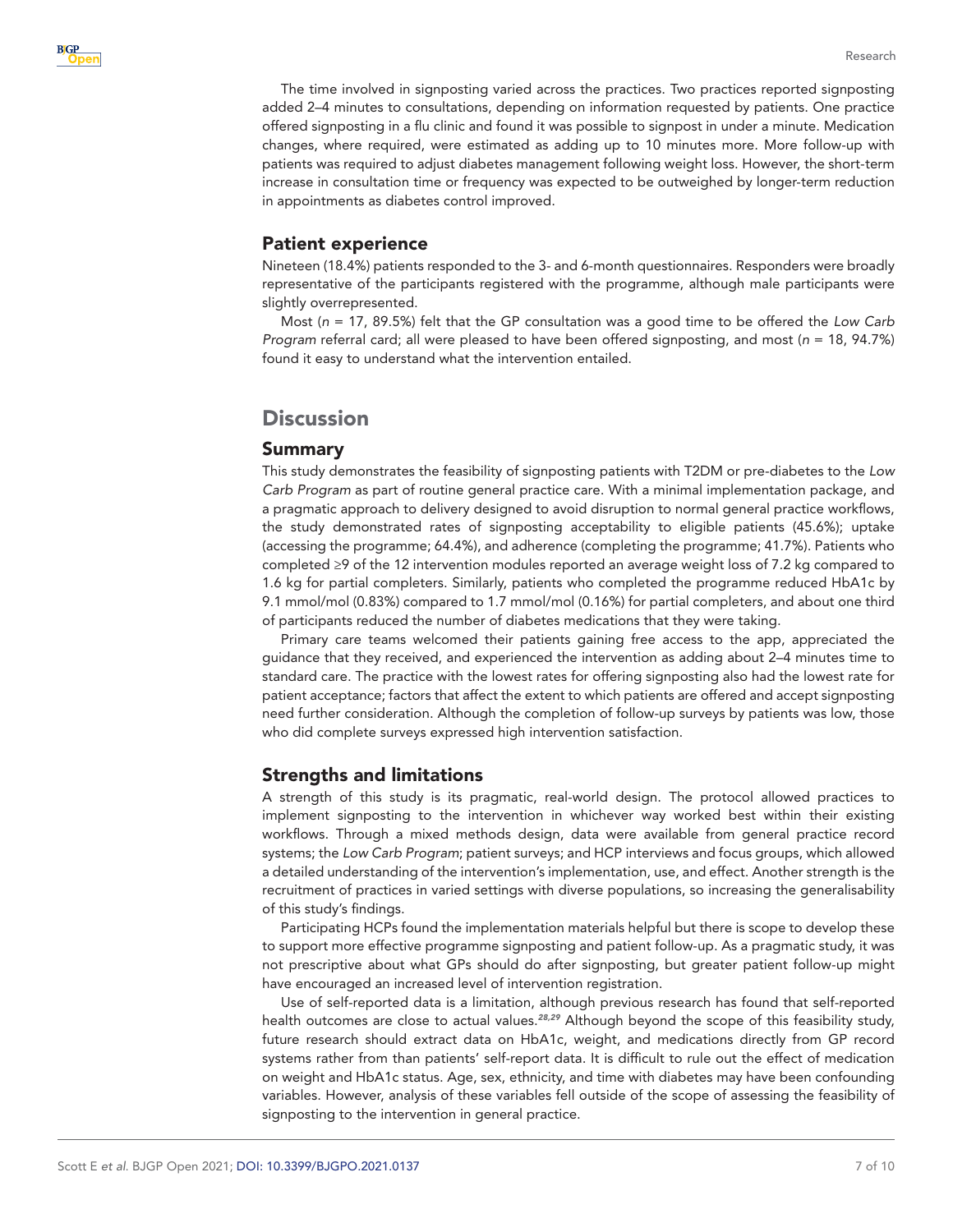Challenges identified in this study were minimal with most attributable to lack of time. In busy primary care practices, it is difficult to recruit staff to maximise patient recruitment and interview all providers pre- and post-recruitment. Incentivisation should be considered in future research. Another limitation is the signposting statement, which could be made clearer and more inviting. Further research should explore signposting statements that will be more likely to engage potential participants.

Survey responses disproportionately reflected experiences of participants who had completed the programme, hence their enthusiasm should be interpreted cautiously.

## Comparison with existing literature

These findings are comparable with those of similar interventions. HeLP-Diabetes, a web-based tool*[30](#page-9-7)* reported lower uptake, engagement, and completion rates (9.4% of those who registered). Evaluation of a UK-based digital lifestyle intervention reported a similar mean weight loss at 6-months: 7.12 kg (-7.50%; SD 6.37; *P*<0.001)*[31](#page-9-8)* compared to 7.2±5.0 kg in the present study. A randomised controlled trial evaluating the effectiveness of a digital intervention in Australia found a small improvement in HbA1c in the intervention arm compared to baseline of similar scale to that observed in the present study.*[32](#page-9-9)*

Based on a 'light-touch' 10-minute presentation to staff and variable usage of materials prompting a 2–4-minute brief intervention, this intervention was able to achieve high patient uptake within the context of primary care. Other interventions typically require staff resources. HeLP-Diabetes used practice staff to identify eligible patients from medical record searches and recruited using consultations and SMS.*[30](#page-9-7)* Given the feasibility of signposting to the intervention in primary care without burdening staff, it is prudent to research which benefits can be widely replicated.

#### Implications for research and practice

The NHS Weight Management Programme is a government initiative launching in the UK in late 2021, with general practice the primary source of patient referrals.*[33,34](#page-9-10)* The programme will incentivise HCPs to signpost patients with obesity to a digital app following a brief consultation delivered through general practice. The results of this feasibility study are particularly relevant and transferable to this initiative, as there is minimal research on the feasibility of signposting patients to digital apps. These results demonstrate that signposting to a digital app is feasible as part of routine general practice care, and the high signposting rate of demonstrates HCPs' willingness to opportunistically signpost patients without financial incentives.

This study demonstrates the feasibility of signposting patients with T2DM and pre-diabetes to the *Low Carb Program*. With the implementation of this very brief intervention as part of routine care, about 12% of eligible patients complete the programme; it also has high acceptability to primary care teams and patients. Further research should test this finding with more practices and patients; refine implementation guidance; and enhance engagement strategies to maximise programme take-up, completion, and patient benefits.

#### Funding

This research received no specific grant from any funding agency in the public, commercial or notfor-profit sectors. DDM Health provided free-of-charge access to the Low Carb Program for patients participating in the study. MS participated in this study while an Academic Clinical Fellow, funded by Health Education England.

#### Ethical approval

NHS Research Ethics and Health Research Authority study approval was obtained. University of Warwick endorsed the study so far as ethics is concerned. Financial support was not provided.

#### **Provenance**

Freely submitted; externally peer reviewed.

#### Acknowledgments

The authors are grateful to the general practices and patients who participated in this study.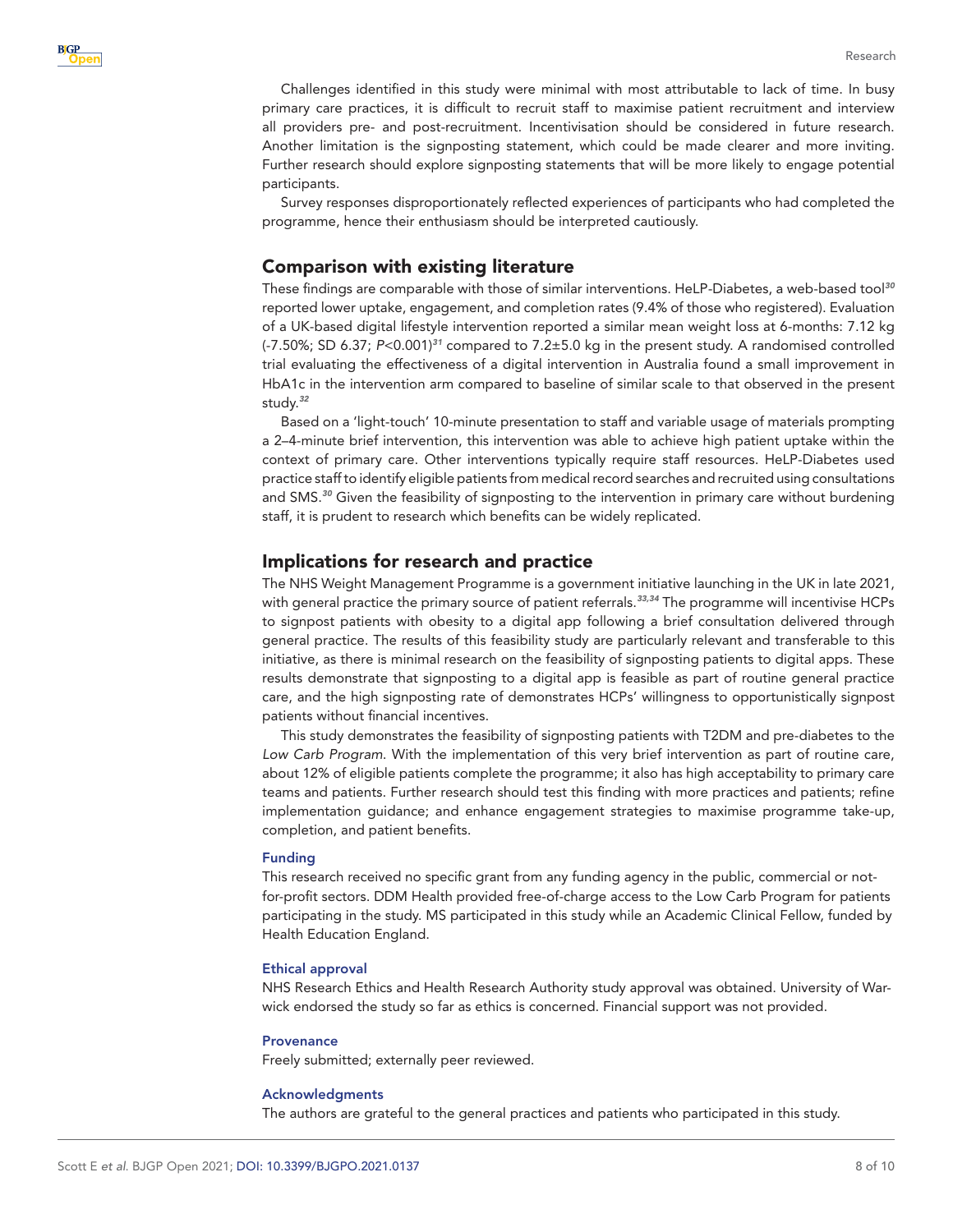

#### <span id="page-8-0"></span>Competing interests

AP and CS are directors of DDM Health.

# References

- <span id="page-8-1"></span>1. Diabetes UK. Diabetes prevalence 2019. 2019; [https://www.diabetes.org.uk/professionals/position-statements](https://www.diabetes.org.uk/professionals/position-statements-reports/statistics/diabetes-prevalence-2019)[reports/statistics/diabetes-prevalence-2019](https://www.diabetes.org.uk/professionals/position-statements-reports/statistics/diabetes-prevalence-2019) (accessed 2 Dec 2021).
- <span id="page-8-2"></span>2. Maggio CA, Pi-Sunyer FX. Obesity and type 2 diabetes. *Endocrinol Metab Clin North Am* 2003; 32(4): 805–822. DOI: [https://doi.org/10.1016/S0889-8529\(03\)00071-9](https://doi.org/10.1016/S0889-8529(03)00071-9)
- <span id="page-8-4"></span>3. Mansoor N, Vinknes KJ, Veierød MB, Retterstøl K. Effects of low-carbohydrate diets V. low-fat diets on body weight and cardiovascular risk factors: a meta-analysis of randomised controlled trials. *Br J Nutr* 2016; 115(3): 466–479. DOI:<https://doi.org/10.1017/S0007114515004699>
- <span id="page-8-3"></span>4. Tuomilehto J, Lindström J, Eriksson JG, *et al*. Prevention of type 2 diabetes mellitus by changes in lifestyle among subjects with impaired glucose tolerance. *N Engl J Med* 2001; 344(18): 1343–1350. DOI: [https://doi.org/10.1056/](https://doi.org/10.1056/NEJM200105033441801) [NEJM200105033441801](https://doi.org/10.1056/NEJM200105033441801)
- 5. Rice TB, Foster GD, Sanders MH, *et al*. The relationship between obstructive sleep apnea and self-reported stroke or coronary heart disease in overweight and obese adults with type 2 diabetes mellitus. *Sleep* 2012; 35(9): 1293. DOI:<https://doi.org/10.5665/sleep.2090>
- 6. Sackner-Bernstein J, Kanter D, Kaul S. Dietary intervention for overweight and obese adults: comparison of lowcarbohydrate and low-fat diets. A meta-analysis. *PLoS One* 2015; 10(10): e0139817. DOI: [https://doi.org/10.1371/](https://doi.org/10.1371/journal.pone.0139817) [journal.pone.0139817](https://doi.org/10.1371/journal.pone.0139817)
- <span id="page-8-5"></span>7. Goldenberg JZ, Day A, Brinkworth GD, *et al*. Efficacy and safety of low and very low carbohydrate diets for type 2 diabetes remission: systematic review and meta-analysis of published and unpublished randomized trial data. *BMJ* 2021; 372: m4743. DOI:<https://doi.org/10.1136/bmj.m4743>
- 8. Dyson PA, Beatty S, Matthews DR. A low-carbohydrate diet is more effective in reducing body weight than healthy eating in both diabetic and non-diabetic subjects. *Diabet Med* 2007; 24(12): 1430–1435. DOI: [https://doi.org/10.](https://doi.org/10.1111/j.1464-5491.2007.02290.x) [1111/j.1464-5491.2007.02290.x](https://doi.org/10.1111/j.1464-5491.2007.02290.x)
- 9. Saslow LR, Kim S, Daubenmier JJ, *et al*. A randomized pilot trial of a moderate carbohydrate diet compared to a very low carbohydrate diet in overweight or obese individuals with type 2 diabetes mellitus or prediabetes. *PLoS One* 2014; 9(4): e91027. DOI:<https://doi.org/10.1371/journal.pone.0091027>
- <span id="page-8-6"></span>10. Hoffman L, Benedetto E, Huang H, *et al*. Augmenting mental health in primary care: a 1-year study of deploying smartphone apps in a multi-site primary care/behavioral health integration program. *Front Psychiatry* 2019; 10: 94. DOI:<https://doi.org/10.3389/fpsyt.2019.00094>
- <span id="page-8-7"></span>11. Kar P, Goward C, Whitman M, *et al*. Engagement and effectiveness of digitally enabled behavioural change support for people living with type 2 diabetes. *Pract Diab* 2020; 37(5): 167–172. DOI: [https://doi.org/10.1002/pdi.](https://doi.org/10.1002/pdi.2295) [2295](https://doi.org/10.1002/pdi.2295)
- 12. Signal V, McLeod M, Stanley J, *et al*. A Mobile- and web-based health intervention program for diabetes and prediabetes self-management (BetaMe/Melon): process evaluation following a randomized controlled trial. *J Med Internet Res* 2020; 22(12): e19150. DOI:<https://doi.org/10.2196/19150>
- 13. Hansel B, Giral P, Gambotti L, *et al*. A fully automated web-based program improves lifestyle habits and HbA1c in patients with type 2 diabetes and abdominal obesity: randomized trial of patient E-Coaching nutritional support (the anode study. *J Med Internet Res* 2017; 19(11): e360. DOI: <https://doi.org/10.2196/jmir.7947>
- 14. Villinger K, Wahl DR, Boeing H, *et al*. The effectiveness of app-based mobile interventions on nutrition behaviours and nutrition-related health outcomes: a systematic review and meta-analysis. *Obes Rev* 2019; 20(10): 1465–1484. DOI:<https://doi.org/10.1111/obr.12903>
- 15. Saslow LR, Moskowitz JT, Mason AE, *et al*. Intervention enhancement strategies among adults with type 2 diabetes in a very low-carbohydrate web-based program: evaluating the impact with a randomized trial. *JMIR Diabetes* 2020; 5(3): e15835. DOI: <https://doi.org/10.2196/15835>
- <span id="page-8-8"></span>16. Watanabe M, Tozzi R, Risi R, *et al*. Beneficial effects of the ketogenic diet on nonalcoholic fatty liver disease: a comprehensive review of the literature. *Obes Rev* 2020; 21(8): e13024. DOI:<https://doi.org/10.1111/obr.13024>
- <span id="page-8-9"></span>17. Golden SD, Earp JAL. Social ecological approaches to individuals and their contexts: twenty years of health education & behavior health promotion interventions. *Health Educ Behav* 2012; 39(3): 394–372. DOI: [https://doi.](https://doi.org/10.1177/1090198111418634) [org/10.1177/1090198111418634](https://doi.org/10.1177/1090198111418634)
- 18. Summers C, Curtis K. Novel Digital Architecture of a "Low Carb Program" for Initiating and Maintaining Long-Term Sustainable Health-Promoting Behavior Change in Patients with Type 2 Diabetes. *JMIR Diabetes* 2020; 5(1): e15030. DOI: <https://doi.org/10.2196/15030>
- 19. Panter-Brick C, Clarke SE, Lomas H, *et al*. Culturally compelling strategies for behaviour change: a social ecology model and case study in malaria prevention. *Soc Sci Med* 2006; 62(11): 2810–2825. DOI: [https://doi.org/10.1016/j.](https://doi.org/10.1016/j.socscimed.2005.10.009) [socscimed.2005.10.009](https://doi.org/10.1016/j.socscimed.2005.10.009)
- 20. Saslow LR, Summers C, Aikens JE, Unwin DJ. Outcomes of a digitally delivered low-carbohydrate type 2 diabetes self-management program: 1-year results of a single-arm longitudinal study. *JMIR Diabetes* 2018; 3(3): e12. DOI: <https://doi.org/10.2196/diabetes.9333>
- <span id="page-8-10"></span>21. Murdoch C, Unwin D, Cavan D, *et al*. Adapting diabetes medication for low carbohydrate management of type 2 diabetes: a practical guide. *Br J Gen Pract* 2019; 69(684): 360–361. DOI: <https://doi.org/10.3399/bjgp19X704525>